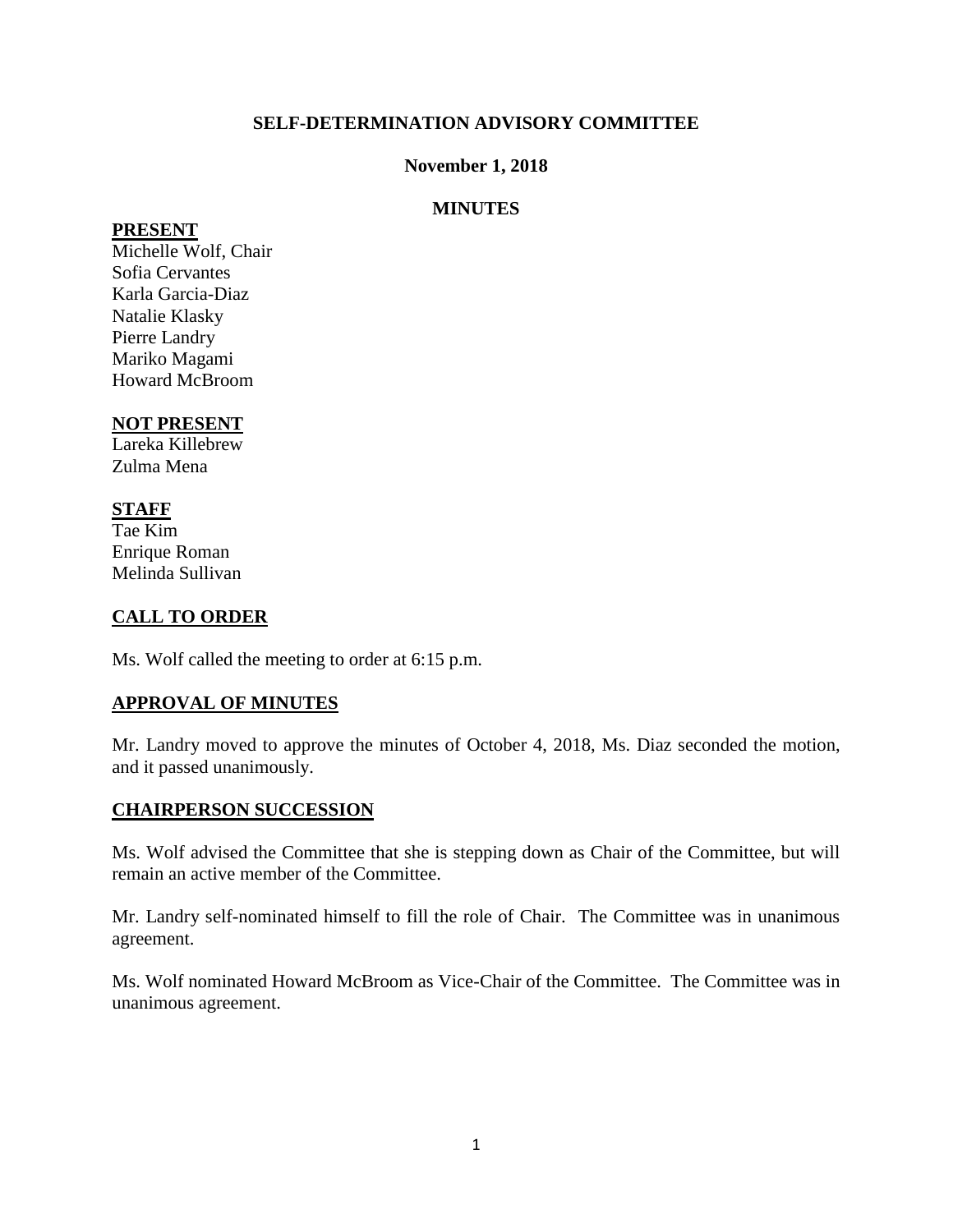## **DDS UPDATE**

Ms. Sullivan reported that there are still many unanswered questions about the process. Centers are waiting for clarification from DDS on training and implementation. Ms. Sullivan will share that information once it is received.

Ms. Sullivan noted that DDS is requesting information about those who were selected that have family members (sibling, spouse, etc.) who are also receiving regional center services but were not selected for SDP. This information will be helpful to DDS so they can consider options for potentially prioritizing selections going forward or including them now.

Ms. Sullivan reported that Social Recreation Services can be purchased out of Individual Budgets, but individual budgets cannot be adjusted for the sole purpose of Social Recreation Services. The Committee discussed how Social Recreation Services cannot be currently purchased under the Lanterman Act. Ms. Sullivan advised the Committee that ARCA will continue discussions with DDS on this issue.

# **UPDATE ON FDLRC STATS**

Mr. Kim reported that the Center has sent introduction letters to all 73 selected clients. The Center will conduct 4 welcome sessions and they will be held based on geography and language as follows:

Spanish session – December  $11<sup>th</sup>$  at FDLRC English session – December  $11<sup>th</sup>$  at FDLRC Korean session – Date TBD English session – Date TBD - Pacific Community Services Center

Mr. Kim presented graphs of the 73 Lanterman clients selected by diagnosis, age, gender, and ethnicity. *This was for informational purposes only*.

#### **PROPOSED MEET AND GREET PLAN**

The Committee started to brainstorm on how to proceed with orientation meetings. The Committee provided the following suggestions to be part of the orientation:

- Give a refresher overview of SD
- Encourage networking prepare ice breaker questions
- Housekeeping on the best way to keep in communication
- Charting/with a recorder
- Send a save the date
- Offer or arrange for transportation, child care, and food
- Schedule the next meeting (ask in advance to bring calendars)